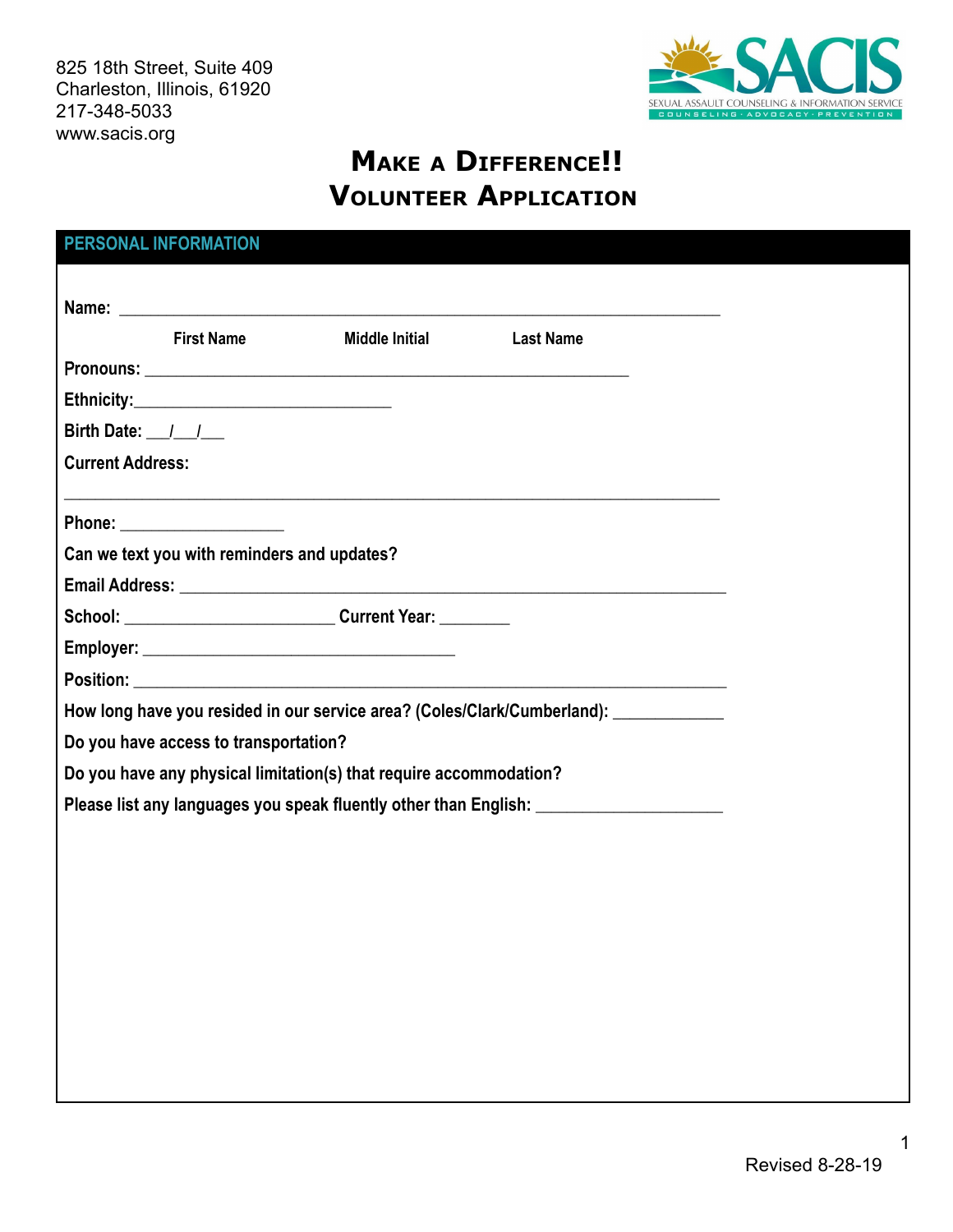825 18th Street, Suite 409 Charleston, Illinois, 61920 217-348-5033 www.sacis.org **INTERESTS AND TIME COMMITMENT**



**How did you hear about volunteering with SACIS?**

**Reasons for Volunteering (in brief):**

**Motivating Factors: Strengths, Skills, Interest etc.**

**Could you attend monthly regularly scheduled volunteer meetings?**

 $\_$  , and the set of the set of the set of the set of the set of the set of the set of the set of the set of the set of the set of the set of the set of the set of the set of the set of the set of the set of the set of th

 $\_$  , and the set of the set of the set of the set of the set of the set of the set of the set of the set of the set of the set of the set of the set of the set of the set of the set of the set of the set of the set of th  $\_$  , and the set of the set of the set of the set of the set of the set of the set of the set of the set of the set of the set of the set of the set of the set of the set of the set of the set of the set of the set of th

 $\_$  , and the set of the set of the set of the set of the set of the set of the set of the set of the set of the set of the set of the set of the set of the set of the set of the set of the set of the set of the set of th

\_\_\_\_\_\_\_\_\_\_\_\_\_\_\_\_\_\_\_\_\_\_\_\_\_\_\_\_\_\_\_\_\_\_\_\_\_\_\_\_\_\_\_\_\_\_\_\_\_\_\_\_\_\_\_\_\_\_\_\_\_\_\_\_\_\_\_\_\_\_\_\_\_\_\_\_\_\_\_\_\_\_\_\_\_\_\_ \_\_\_\_\_\_\_\_\_\_\_\_\_\_\_\_\_\_\_\_\_\_\_\_\_\_\_\_\_\_\_\_\_\_\_\_\_\_\_\_\_\_\_\_\_\_\_\_\_\_\_\_\_\_\_\_\_\_\_\_\_\_\_\_\_\_\_\_\_\_\_\_\_\_\_\_\_\_\_\_\_\_\_\_\_\_

**Volunteer Experience:**

# How are you interested in Volunteering?

24-hour Hotline

Attending Court

K-12 School Programs

Professional Trainings

Medical Advocacy

Events and Fundraising

Resources Tables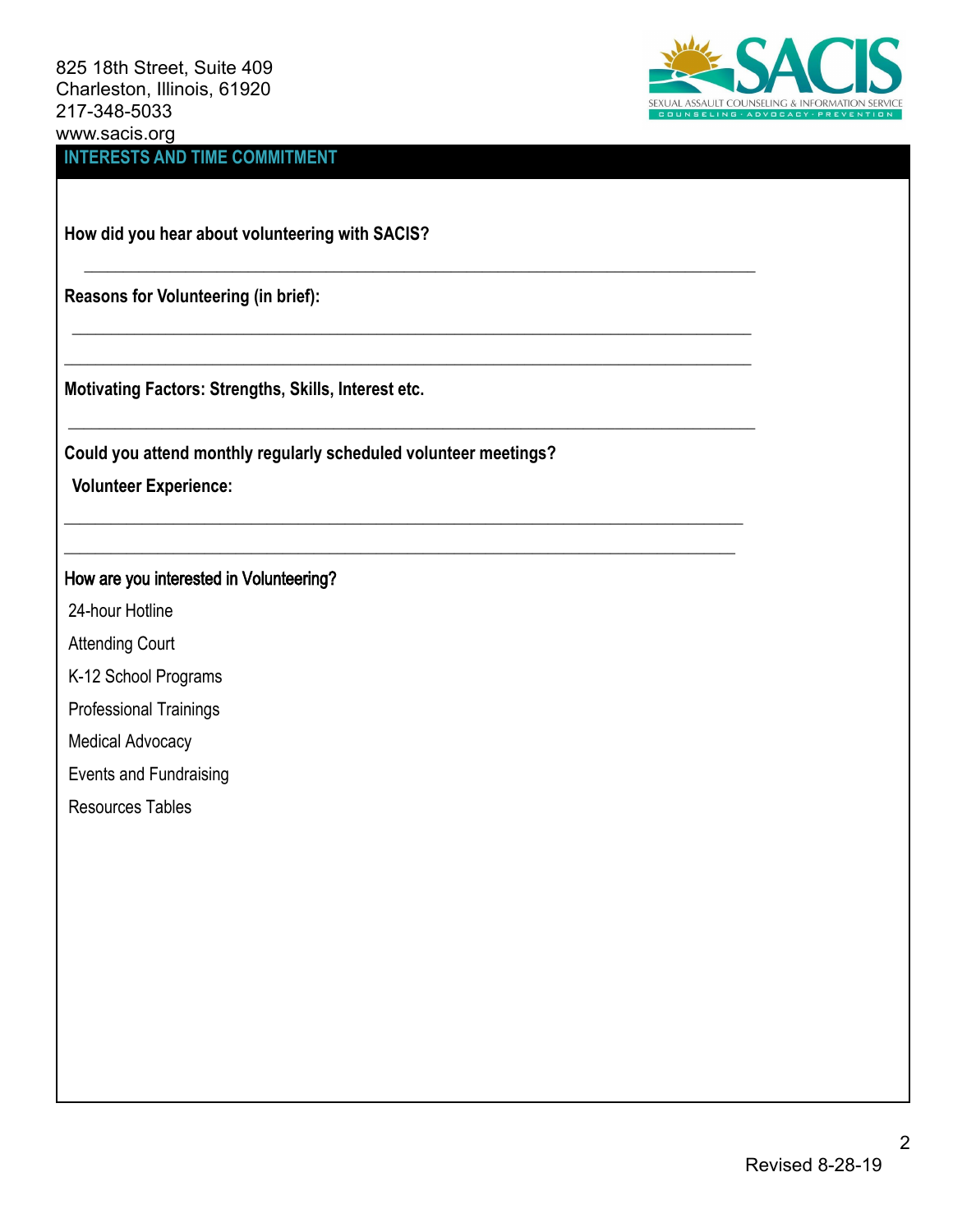

# **PERMISSION TO CONDUCT BACKGROUND CHECKS**

# **SACIS will run a DCFS and police background check on all volunteers.**

**Have you ever been arrested or convicted of a crime?**

If yes, please explain:

as part of my application with Sexual Assault Counseling and Information Service. I hereby give my permission to have a police background check and a DCFS background check completed to be

Name and Date

#### **BACKGROUND**

**Have you ever experienced sexual assault or abuse?** If yes, how long ago and what have you done to work through it?:

**I understand that for survivors of sexual assault, supporting other survivors can be rewarding and powerful but also potentially triggering. I understand that SACIS advises survivors to wait at least 2 years following an assault before attempting the 40-hour training and supporting others in trauma.**

\_\_\_\_\_\_\_\_\_\_\_\_\_\_\_\_\_\_\_\_\_\_\_\_\_\_\_\_\_\_\_\_\_\_\_\_\_\_\_\_\_\_\_\_\_\_\_\_\_\_\_\_\_\_\_\_\_\_\_\_\_\_\_\_\_\_\_\_\_\_\_\_\_\_\_\_\_\_\_\_\_\_\_\_\_\_\_

\_\_\_\_\_\_\_\_\_\_\_\_\_\_\_\_\_\_\_\_\_\_\_\_\_\_\_\_\_\_\_\_\_\_\_\_\_\_\_\_\_\_\_\_\_\_\_\_\_\_\_\_\_\_\_\_\_\_\_\_\_\_\_\_\_\_\_\_\_\_\_\_\_\_\_\_\_\_\_\_\_\_\_\_\_\_\_

\_\_\_\_\_\_\_\_\_\_\_\_\_\_\_\_\_\_\_\_\_\_\_\_\_\_\_\_\_\_\_\_\_\_\_\_\_\_\_\_\_\_\_\_\_\_\_\_\_\_\_\_\_\_\_\_\_\_\_\_\_\_\_\_\_\_\_\_\_\_\_\_\_\_\_\_\_\_\_\_\_\_\_\_\_\_\_